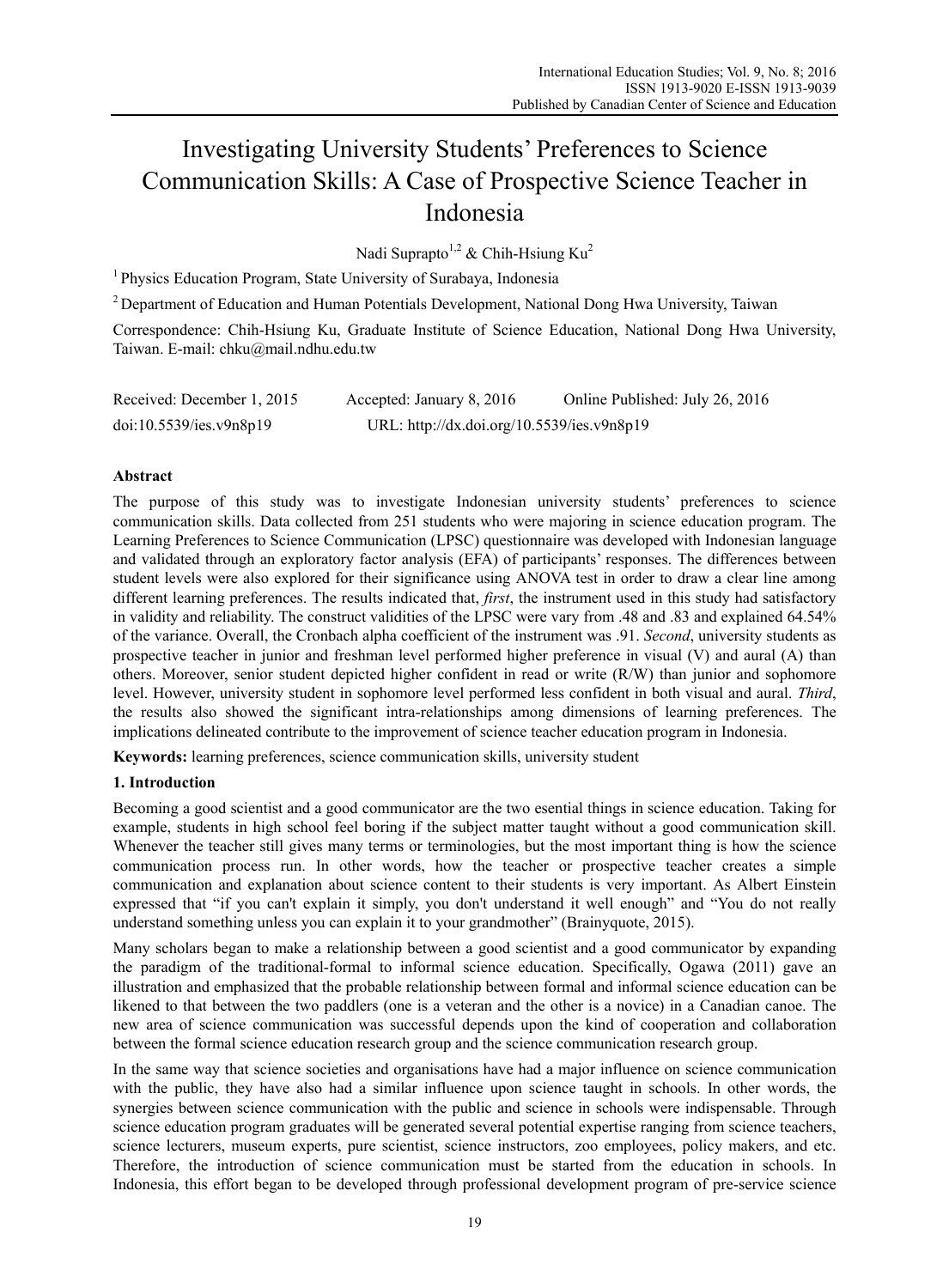teachers (PSTs) education.

Jenkin (2007) underlined that science curriculum should provide mental training and encourage the development of deductive and reasoning skills; form part of a well-rounded education for all students; provide a knowledge of science that is important for all citizens as well as for society; ensure learning science is pleasurable and useful. The hope would be entrenched scientific literacy and science communication from an early age in school, both for students and prospective science teachers. Indeed, Bowater and Yeoman (2013) emphasized the importance of extra-curricular science to achievement and for getting started with science communication in schools. There were some activities that train science literacy skills: science exhibitions; science conferences and debates; science festival; science communication and media plan; training explainers; visitor needs analysis; communication with visitors; hands-on exhibit based on local cultures; science theatre; science demos, and etc. For achieving these skills can be done early by starting from science teacher (in-service professional development program) (Perera & Stocklmayer, 2013) or prospective science teacher. Science teachers or prospective science teachers can teach the basic skills toward science literacy and science communication early to learners.

Bowater and Yeoman (2013) argued that constructivism must be applied to science communication in both formal (e.g. in school) and informal situations (e.g. science centres and museums). In order to apply the ideas behind constructivism to the design of science communication activity, we need to think about relevance and participant learning and interaction. In terms of participatory learning and interaction, learning styles and /or learning preferences must become one of the considerations to learning outcome. Ganesh (2014) argued that learning outcome can be effective if the students practice study habits according to their learning styles. Students can also learn best when teaching methods match their learning style. Moreover, Fleming and Bonwell (2009) divided learning preferences regarding the science communication into five categories: Visual (V), Aural (A), Read/Write (R-W), Kinesthetic (K), and Multimodal (M). In addition, Bell, Koch, & Green (2014) also used VARK Questionnaire to categorize an individual's learning strategy using four different categories: visual, auditory, reading/writing, and kinesthesia. Recently, research with the VARK Questionnaire is being utilized in classroom and employment settings.

Linking learning preference to the design and delivery of a science communication activity, especially for basic skills toward science communication can be mapped from visual, aural, read/write, and kinesthetic skill (Bowater & Yeoman, 2013). For making learning in science communication easier, Gilbert (2013) suggested several ways: dealing with familiar and important situation, the language used must be meaningful, improving the visualisation of ideas, the use of the verbal mode, using the concrete/material mode, using the visual mode, using the gestural mode, using the symbolic mode, and clarity in explanations. All of these ways in lined with the five categories of learning preferences as discussion above. The present study tries to investigate learning preferences of the students through the application of VARK inventory and is also interested in finding out whether the students carry out study habits as per their learning preferences. Therefore, this paper investigated University students' preferences to science communication skills as a contribution to the development of science literacy and science communication itself especially in Indonesia.

## *1.1 Learning Preferences to Science Communication Skills*

Regarding learning preferences or learning styles, Klement (2014) stated that learning styles is characterized by taking into account the type of sense which is preferred by students in the process of learning: (1) V means Visual, thus visually nonverbal. Student with this preference can learn best when the curriculum is prepared in visual forms such as pictures, graphs, charts, diagrams, maps and photographs; (2) A, means Aural, an auditory learning style. Student with this learning style prefers to listen and speak before reading or writing; (3) R, means Read/Write, a visually verbal learning style. Student with this preference can best learn by reading textbooks; and (4) K, means Kinesthetic learning style. Student with this learning style prefers to learn by doing something with the teaching materials or manipulating with them. We do not speak about students of physical education here, but the students who want to manipulate, even internally with objects or with symbols.

Considering the science communication processes, various categorisations have been developed to distinguish between different types of public engagement can be applied to them (see for example, Rowe & Frewer, 2005; Bucchi, 2008; McCallie et al., 2009). The fundamental concept shared by all the models was the distinction between 'deficit' and 'dialogue' approaches. In the former, the assumption can be proposed that the audience members lack necessary knowledge about scientific concepts, and therefore communication *from* scientists *to* a public audience is required (Gross, 1994). In formal science, Fleming and Bonwell (2009) introduced five categories learning preferences to science communication (VARK system) as shown as Table 1: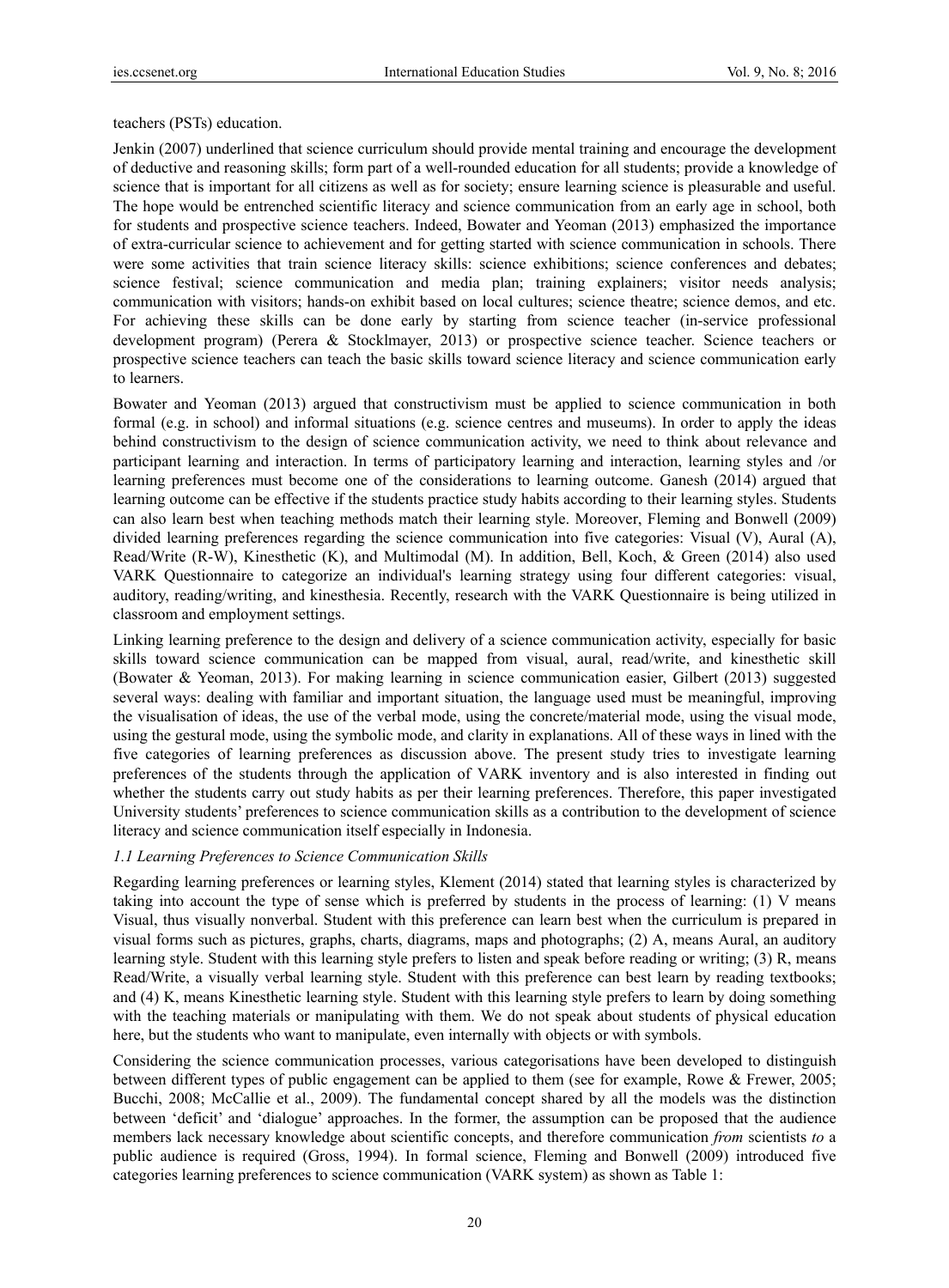| Learning<br>preferences | Definition                                                                                                                                           |
|-------------------------|------------------------------------------------------------------------------------------------------------------------------------------------------|
| <b>Visual</b>           | Preference for information presented (e.g. as charts, graphs, flow charts and other devices to<br>represent what might have been presented as words) |
| Aural                   | Preference for information which is spoken or heard                                                                                                  |
| Read/write              | Preference for information displayed as words either read or written                                                                                 |
| Kinesthetic             | Preference related to the use of experience and practice (learning by doing)                                                                         |
| Multimodal              | A mix of the above learning styles, can be a combination of two, three or all preferences                                                            |

| Table 1. Learning preferences (adapted from Fleming & Bonwell, 2009) |  |  |  |
|----------------------------------------------------------------------|--|--|--|
|                                                                      |  |  |  |

The VARK consists of 16 questions and can be completed online and an immediate analysis of the data sent to our email address (http://vark-learn.com/the-vark-questionnaire/). VARK is a very active topic for researchers and the statement is an attempt to assist researchers from following unhelpful pathways. VARK is only part of a learning style. A complete learning style should have information on all the preferences that would affect learning. This includes such things as preferences for learning at different times in the day. It would be a complex amalgam of questions and analysis. Bowater and Yeoman (2013) also developed the activities of each preference in VARK more completely. In this research, the item of each learning preference adopted with some modifications from the list of activity designs as depicted by Bowater and Yeoman (2013, p. 80).

## *1.2 Research Purpose*

Based on the introduction and the aforecited theoretical foundations, the purpose of the current study is to investigate the Indonesian university students' preferences to science communication skills. To this end, the aims of this study are twofold:

- 1) To compare the learning preferences to science communication skills among university student majoring in science education in different level.
- 2) To examine the intra-relationship among dimensions of learning preferences to science communication.

#### **2. Method**

#### *2.1 Participants*

As described as the introduction, this research focuses on the fields of science education. The subjects were 251 university students (aged 18–22 years) enrolled in prospective science teacher program at public universities which have pre-service teachers (PSTs) program in Indonesia. In this study, the participants consisted mostly of females (15.1% male and 84.5% female) as well as the population. The sample varied of demographic factors, as shown in Table 2.

| Background |     | Subtotal      |  |  |  |
|------------|-----|---------------|--|--|--|
|            | n   | $\frac{0}{0}$ |  |  |  |
| Gender     |     |               |  |  |  |
| Male       | 38  | 15.1          |  |  |  |
| Female     | 212 | 84.5          |  |  |  |
| Missing    | 1   | $\mathcal{A}$ |  |  |  |
| Level      |     |               |  |  |  |
| Freshman   | 83  | 33.1          |  |  |  |
| Sophomore  | 45  | 17.9          |  |  |  |
| Junior     | 89  | 35.5          |  |  |  |
| Senior     | 34  | 13.5          |  |  |  |
| Missing    |     |               |  |  |  |

| Table 2. Summary of sample demographics $(N = 251)$ |  |  |
|-----------------------------------------------------|--|--|
|                                                     |  |  |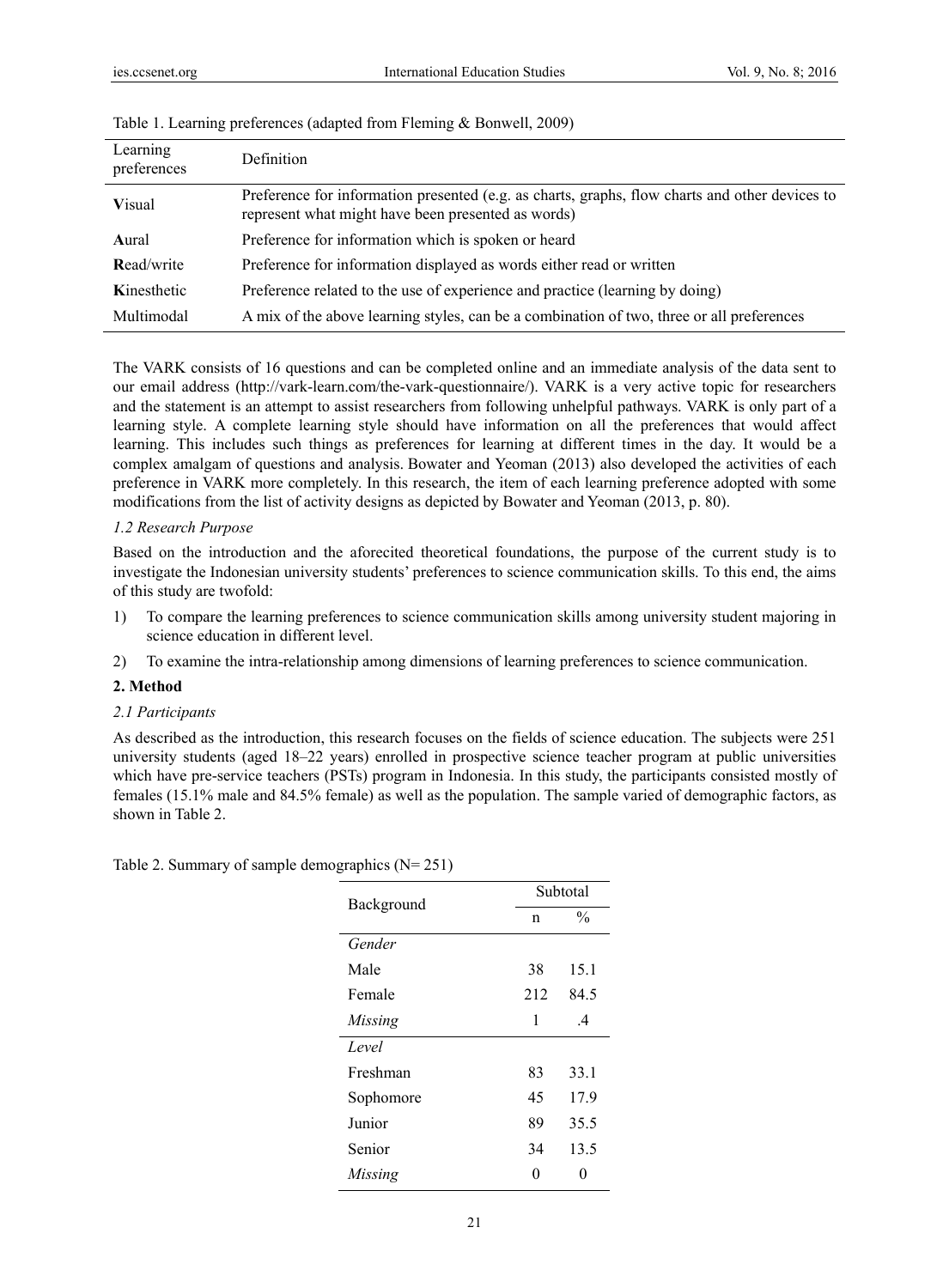| High School background |     |                |
|------------------------|-----|----------------|
| Natural Sciences       | 240 | 95.6           |
| Social Sciences        | 1   | $\overline{4}$ |
| Linguistic             | 1   | $\overline{4}$ |
| Others                 | 8   | 32             |
| Missing                | 1   | $\overline{4}$ |
| Total                  | 251 | 1000           |

#### *2.2 Science Teacher Education Program in Indonesia*

In Indonesia, PSTs is placed in undergraduate teacher education programs through a nationwide university entrance examination after graduating from high schools. Most of the candidates for science teacher education programs have passed from science programs in Indonesian high schools. These students take more science courses and more advanced science courses at the high school level than other students. There are currently about 20 public universities that have middle school science teacher preparation programs in Indonesia. Specifically, the middle school science teacher education program is a four-year program (eight semesters) in science faculties. The PSTs' sole responsibility is to teach science to their students from Grades 7 to 9 after graduating from the faculty. In this program, the PSTs needed to complete at least 144 credits of course work distributed in six areas: general science and laboratory courses; more specific science courses, such as analytical chemistry; mathematics courses; general culture and language courses; general education courses, such as Educational Psychology; and science methods courses (Dirjen Dikti, 2012).

#### *2.3 Instrumentation*

The instrument used in this study was the Learning Preferences to Science Communication (LPSC) questionnaire developed from Bowater and Yeoman (2013, p. 80). Originally, the instrument consisted of 24 items for LPSC which used English version (see Appendix A). The instrument distributed into four crucial conceptions of learning preferences to science communication skills, including Visual (V), Aural (A), Read/Write (R/W) and Kinesthetic (K). The items were coded on a nine-point-Likert scale. The higher scores indicated the greater learning preferences to science communication. By translating process into Indonesian language and checking the content validity, the instrument feasible to Indonesian university students. Finally, the LPSC consisted of 17 item as shown as Table 3. The information of validity and reliability for the scale also shown in Table 3.

The LPSC items were efforted to accommodate the university students' preferences to science communication skills as a contribution to the development of science literacy and science communication. The detailed descriptions and sample items of the four dimensions are presented as follows:

- 1) Visual (V, four items): assessing the university students' confidence in their ability to use fundamental visual skills such as poster, images, key words, and flow charts.
- 2) Aural (A, four items): assessing the university students' confidence in their ability to organize oral skills including individual and social relation such as debate, ask question, visual information, and group discussion.
- 3) Read/Write (RW, four items): assessing the university students' confidence in their related capabilities to read and write such as online material, printed information, powerpoint, and glossary.
- 4) Kinesthetic (K, five items): measuring the university students' confidence in their capability to utilize hands-on activity in science.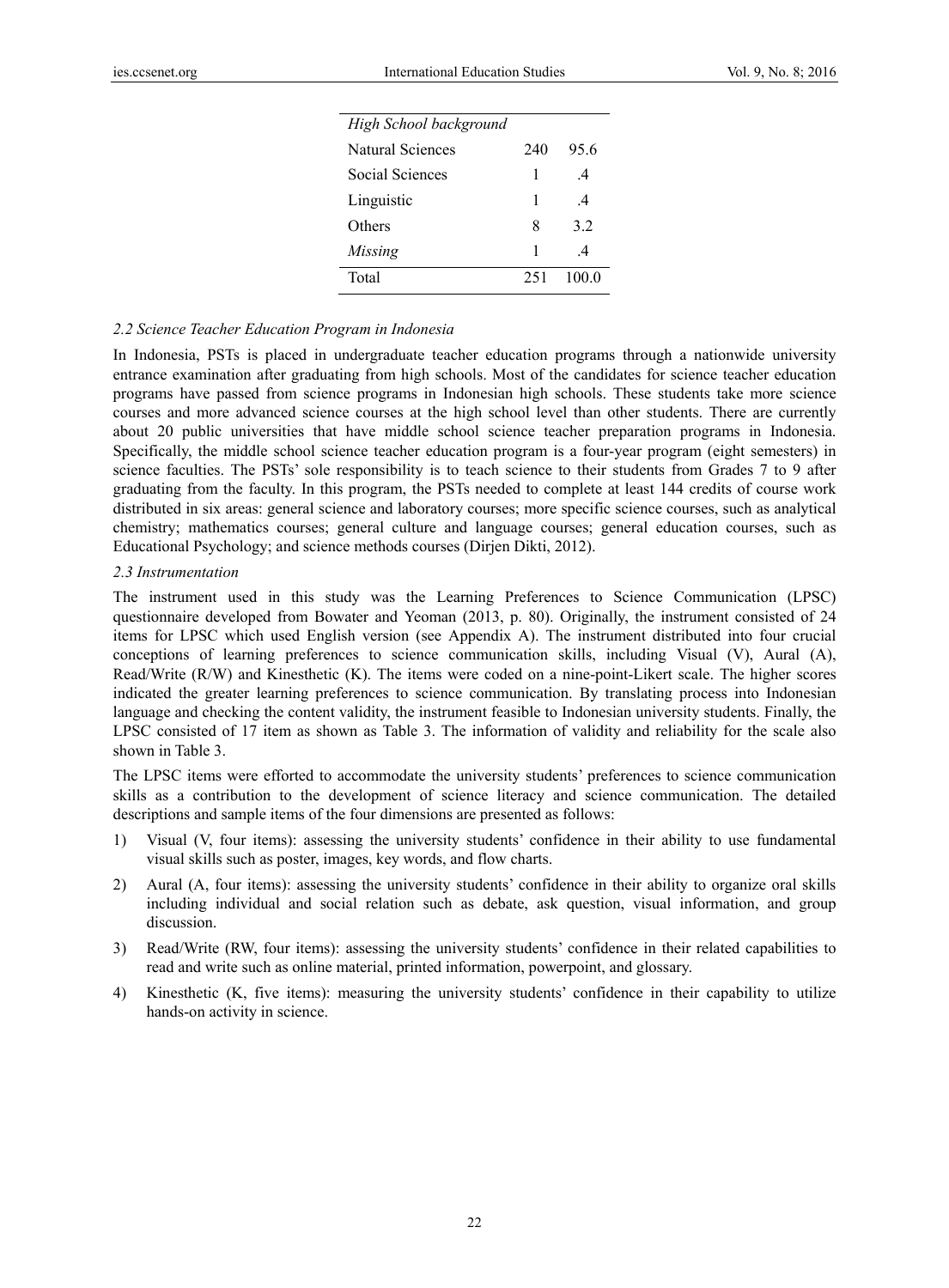| Factor/<br>Dimension | Item                                                                           | λ   | $\frac{0}{0}$ | $\alpha$ |
|----------------------|--------------------------------------------------------------------------------|-----|---------------|----------|
| Visual $(V)$         | V1: Use a colorful poster or other written material for convey<br>information. | .72 | 14.03         | .76      |
|                      | V2: Make good use of images in the activity.                                   | .74 |               |          |
|                      | V3: Highlight or underline key words.                                          | .65 |               |          |
|                      | V4: Use flow charts to explain concept.                                        | .54 |               |          |
|                      | A1: Allow opportunity for individual or group discussion.                      | .61 | 14.45         | .76      |
|                      | A3: Point out and describe visual information.                                 | .48 |               |          |
| Aural $(A)$          | A4: Try using a debate.                                                        | .76 |               |          |
|                      | A5: Ask question about prior knowledge.                                        | .77 |               |          |
|                      | RW1: Use PowerPoint for presentations.                                         | .72 | 16.71         | .79      |
|                      | RW2: Give out printed information.                                             | .77 |               |          |
| Read/Write (RW)      | RW3: Use definitions in printed information, such as a glossary.               | .73 |               |          |
|                      | RW4: Use online material.                                                      | .72 |               |          |
|                      | K1: Design a hands-on activity or experiment to demonstrate concepts.          | .64 | 19.35         | .88      |
| Kinesthetic $(K)$    | K2: Use video material to help explain concepts.                               | .67 |               |          |
|                      | K3: Go outside and collect or make observations.                               | .83 |               |          |
|                      | K4: Measure things.                                                            | .58 |               |          |
|                      | K5: Use games to demonstrate principles.                                       | .78 |               |          |
| Overall              |                                                                                |     | 64.54         | .91      |

| Table 3. The construct validities and reliabilities of the LPSC questionnaire |  |  |  |  |  |  |
|-------------------------------------------------------------------------------|--|--|--|--|--|--|
|-------------------------------------------------------------------------------|--|--|--|--|--|--|

λ, factor loading; α, reliability coefficient

#### *2.4 Data Collection*

The data collection of this study was accomplished with printed surveys. Invitations were first distributed to the potential participants (i.e. university students as prospective science teachers in East Java Indonesia) through email and face to face requests. This made sure that all the participants volunteered to take part in and to respond to the questionnaires. At the beginning of the surveys, the students were informed of the aim of this study and the purposes of the questionnaires. In the questionnaires, we only addressed the intention to investigate university students' perspectives and confidence about science communication skills.

# *2.5 Data Analysis*

The LPSC questionnaire was developed with Indonesian language and validated through an exploratory factor analysis (EFA) of participants' responses. Hereafter, analysis of data used SPSS's software for checking the validity and the reliability of instrument. The LPSC scale was used belong to interval data so this situation fullfilled the Brace et al. (2006) who noticed that for using factor analysis at least the variables should be ordinal level of measurement. According to the validation criteria of exploratory factor analysis suggested by Stevens (2002), the retained items should preferably be weighted greater than .4. In other words, the items with a factor loading of less than .4 were deleted. The principal component extraction with a varimax rotation was conducted to estimate the number of factors proposed in this study, which contributed to the construct validity of each instrument. Furthermore, the Cronbach's alpha coefficient for each scale of the LPSC instrument was calculated to ensure the reliability of each factor as well as the overall alpha coefficients of the instrument. In addition, the differences between student levels were also explored for their significance using ANOVA test in order to draw a clear line among different learning preferences in terms of student level and gender. Subsequently, the Pearson product moment was used to measure the correlation among four dimensions of LPSC.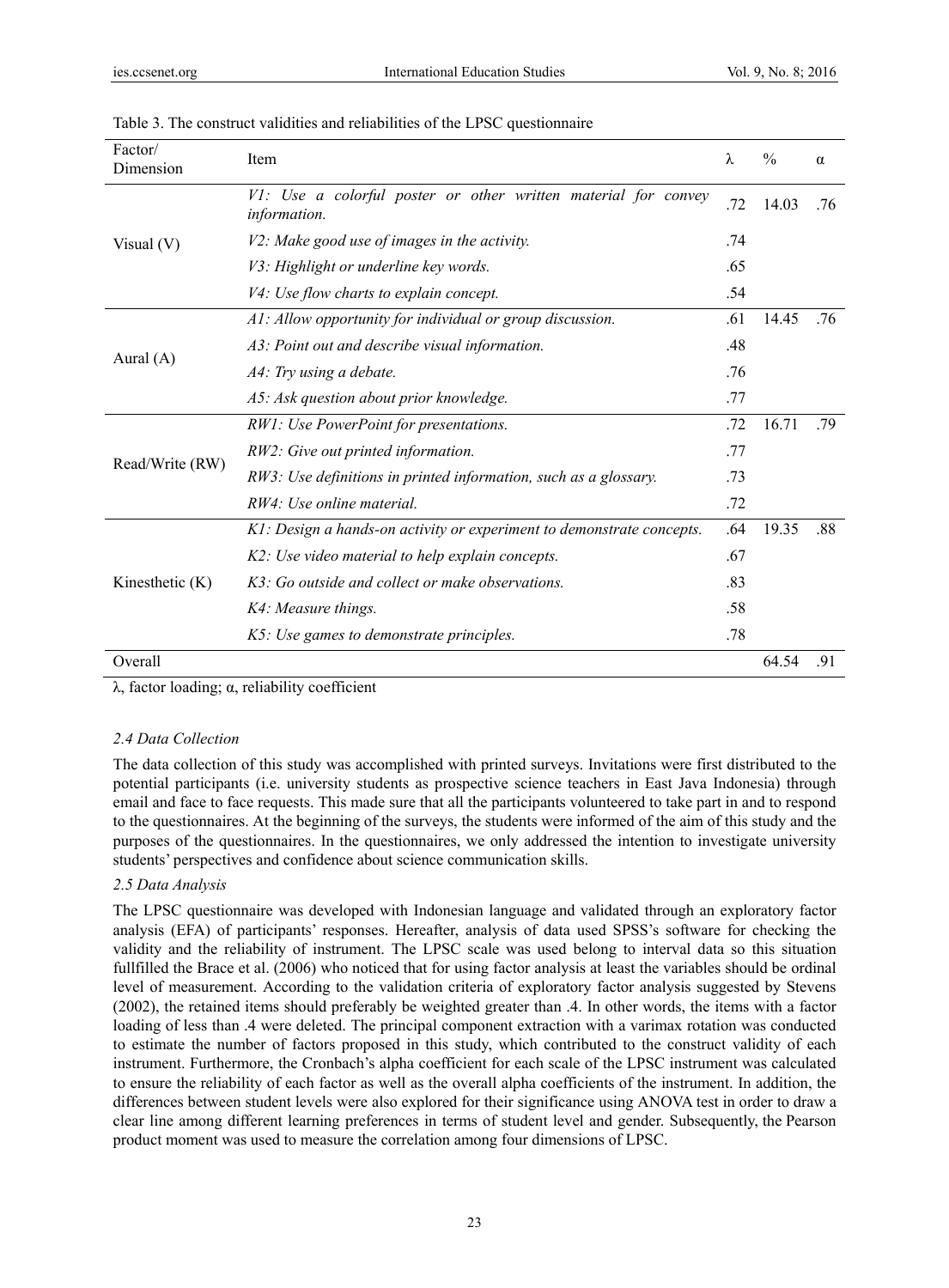## **3. Results and Discussion**

## *3.1 Exploratory Factor Analysis of LPSC*

To validate the LPSC instrument, an exploratory factor analysis with a varimax rotation was performed to clarify its structure. Based on the results, shown in Table 3, the participants' responses were grouped into the following four proposed factors—(1) visual, (2) aural, (3) read/write, and (4) kinesthetic—and a total of 17 items were retained in the LPSC instrument. The eigenvalues of the four proposed factors from the principal component analysis were all larger than one, and the total variance explained was 64.54%, which was validated to clarify the structure of the instrument. In addition, the reliability in terms of Cronbach's alpha coefficients for these factors were .76, .76, .79, and .88, respectively, and the overall alpha value was .91, suggesting that these factors had high internal consistency for assessing the participants' four dimensions of learning preferences to science communication.

Table 3 also shows factor loading of learning preferences to science communication designed to measure each factor were between .48 and .83, so that it meets the criteria of Stevens (2002). Nevertheless, there were some items were deleted because the items with a factor loading of less than .4 (e.g. V5: use gestures when explaining; V6: replace words with pictures or symbols; A2: use sound recordings; A6: describe what has been learnt; RW5: use quotes in posters or other written material; RW6: if doing a class activity get others to write down what they did and what they learnt; and K6: use real life examples of how concepts are applied).

## *3.2 The Comparisons of LPSC Skills*

Table 4 depicts the comparison of learning preferences to science communication skills among different levels in university. Based on ANOVA test, there were any significantly different among levels in terms of visual, aural, and read/write. In contrast, there was no significantly different among university student in different levels in kinesthetic dimension. Subsequently, from post hoc test (Scheffé test) indicated that university students as prospective teacher in junior and freshman level performed higher preference in visual (V) and aural (A) than others. This result may be a concern early in the learning level of students in a class more than the upper-level students. It is also associated with the level of compliance among students beginning of the year and towards the end of the year of graduation. In other words, the student performed confidently in their ability to use fundamental visual skills such as poster, images, key words, and flow charts and their ability to organize oral skills including individual and social relation such as debate, ask question, visual information, and group discussion. Cheng, Wong, Lee, and Mok (2013) also emphasized this quantitative literacy in science communication as well as other skills, such as representing incidence rate vs number of cases, communicating uncertainty and risks, and understanding of simple statistical graphs.

Moreover, senior student depicted higher confident in read or write (R/W) than junior and sophomore level. A possible reason given is senior student has used many scientific references and writing skill activities including minipaper, proposals, or papers. However, university student in sophomore level performed less confident in both visual and aural. This situation might be posed flexibility in the choice of subjects made sophomore students less in visual and aural skills.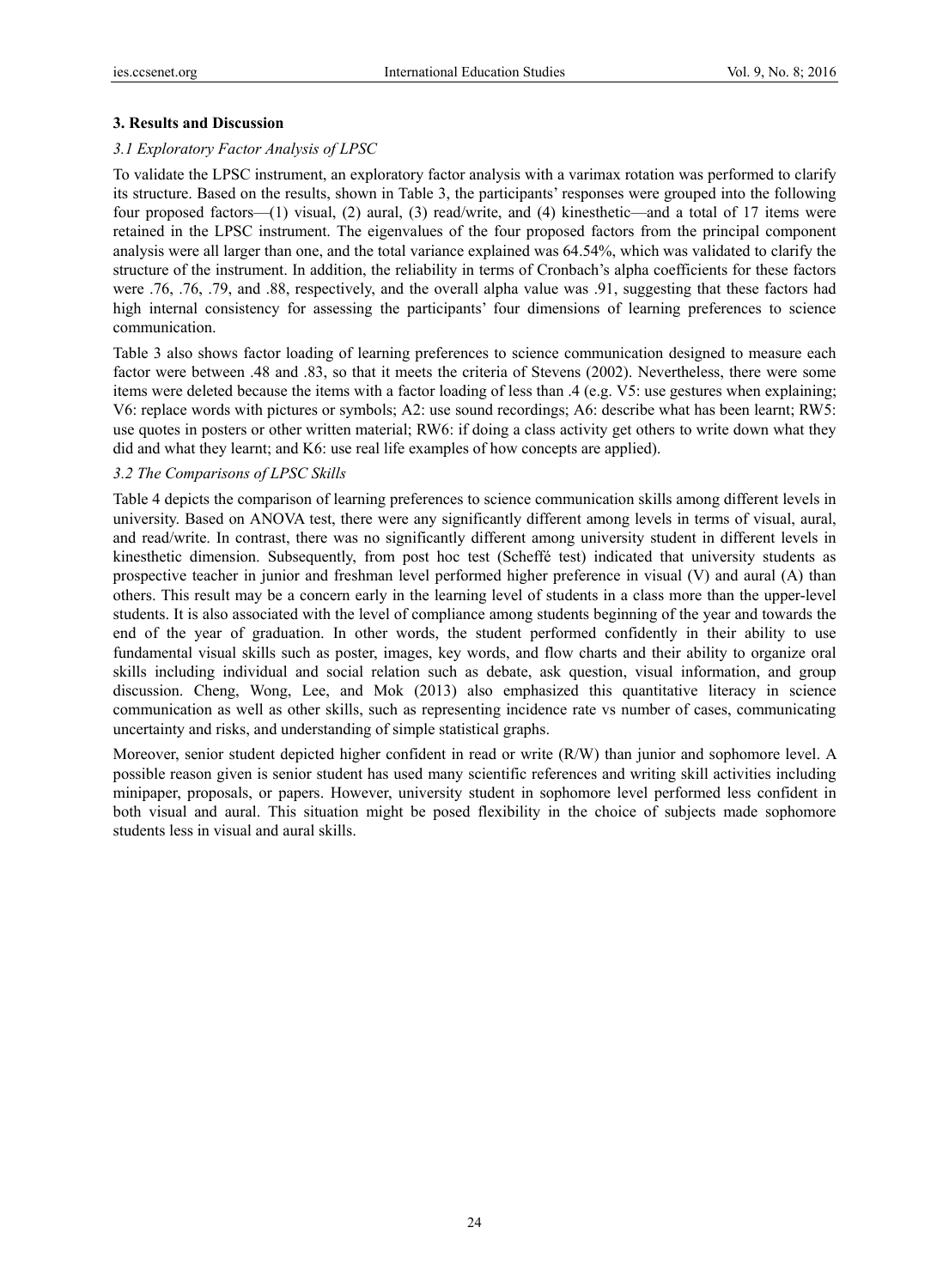| Level         | Gender                  | V          | A          | <b>RW</b>     | K          |
|---------------|-------------------------|------------|------------|---------------|------------|
| Freshman (1)  | Male $(N=14)$ , mean/SD | 7.07(1.41) | 7.04(1.34) | 6.64(1.17)    | 6.82(1.49) |
|               | Female $(N=68)$         | 7.43(1.15) | 7.21(1.13) | 6.49(1.49)    | 7.22(1.17) |
| Sophomore (2) | Male $(N=7)$            | 7.07(0.73) | 6.79(1.11) | 7.21(1.32)    | 7.21(.95)  |
|               | Female $(N=38)$         | 6.55(1.17) | 6.70(1.36) | 6.88(1.19)    | 6.68(1.21) |
| Junior        | Male $(N=11)$           | 6.45(1.40) | 7.04(1.46) | 7.09(1.39)    | 6.45(1.42) |
| (3)           | Female $(N=78)$         | 7.47(1.19) | 7.39(1.15) | 7.14(1.05)    | 7.22(1.35) |
| Senior        | Male $(N=6)$            | 7.50(.45)  | 6.83(.82)  | 7.58(.58)     | 6.92(.86)  |
| (4)           | Female $(N=28)$         | 7.05(1.36) | 6.89(1.08) | 7.36(1.16)    | 7.18(1.32) |
| <b>ANOVA</b>  |                         | $4.252**$  | $3.256*$   | $5.830**$     | 1.007      |
| Post hoc test |                         | 1 > 4 > 2  | 3 > 4 > 2  | 4 > 3 > 2 > 1 |            |
|               |                         | 3 > 4 > 2  | 1 > 4 > 2  |               |            |

Table 4. The comparisons of learning preferences to science communication among different levels in university

 $*<sub>p</sub> < .05, **<sub>p</sub> < .01.$ 

#### *3.3 The Intra-Relationships among Dimensions of LPSC Skills*

The intra-relationship among dimensions of learning preferences to science communication skills presented varying results (see Table 5). The coefficient of correlation range from .333 to .623 that useful for limited prediction based on the criteria of Creswell (2012). However, each dimension correlated each other at  $\alpha$ =. 01. The result confirmed us that most participants used a mix of these different learning preference or we call "multimodal", but some participants feel they have strong tendencies toward one style (Bowater & Yeoman, 2013). A multimodal is a mix of the varians of learning preferences, can be a combination of two, three or all preferences.

Table 5. The intra-relationship among dimensions of learning preferences

| Dimension                               |                |  |
|-----------------------------------------|----------------|--|
| 1. Visual $(V)$                         |                |  |
| 2. Aural $(A)$                          | $.533^{**}$ -- |  |
| 3. Read/Write (RW).333**.401**--        |                |  |
| 4. Kinesthetic (K) .623**.517**.351**-- |                |  |
| ** $p < .01$ .                          |                |  |

#### **4. Conclusion and Implication**

The study was designed to investigate the Indonesian University students' preferences to science communication skills. Specifically, the study compared the learning preferences to science communication among university students majoring in science education in different levels and examined the intra-relationship among dimensions of learning preferences to science communication skills. The results indicated that, *first*, the instrument (LPSC) used in this study had satisfactory validity and reliability. The construct validities the instrument was vary from .48 and .83 and explained 64.54% of the variance. Overall, the Cronbach alpha coefficient of the instrument was .91. *Second*, university students as prospective teacher in junior and freshman level performed higher preference in visual (V) and aural (A) than others. Moreover, senior students depicted higher confident in read or write (R/W) than junior and sophomore level. However, university students in sophomore level performed less confident in both visual and aural. *Last*, the results also showed the significant intra-relationships among four dimensions of learning preferences: Visual (V), Aural (A), Read/Write (R-W), and Kinesthetic (K).

The result confirmed us that most participants used multimodal in terms of their preferences and some of them have strong tendencies toward one style (Bowater & Yeoman, 2013). As Fleming and Bonwell (2009) stated that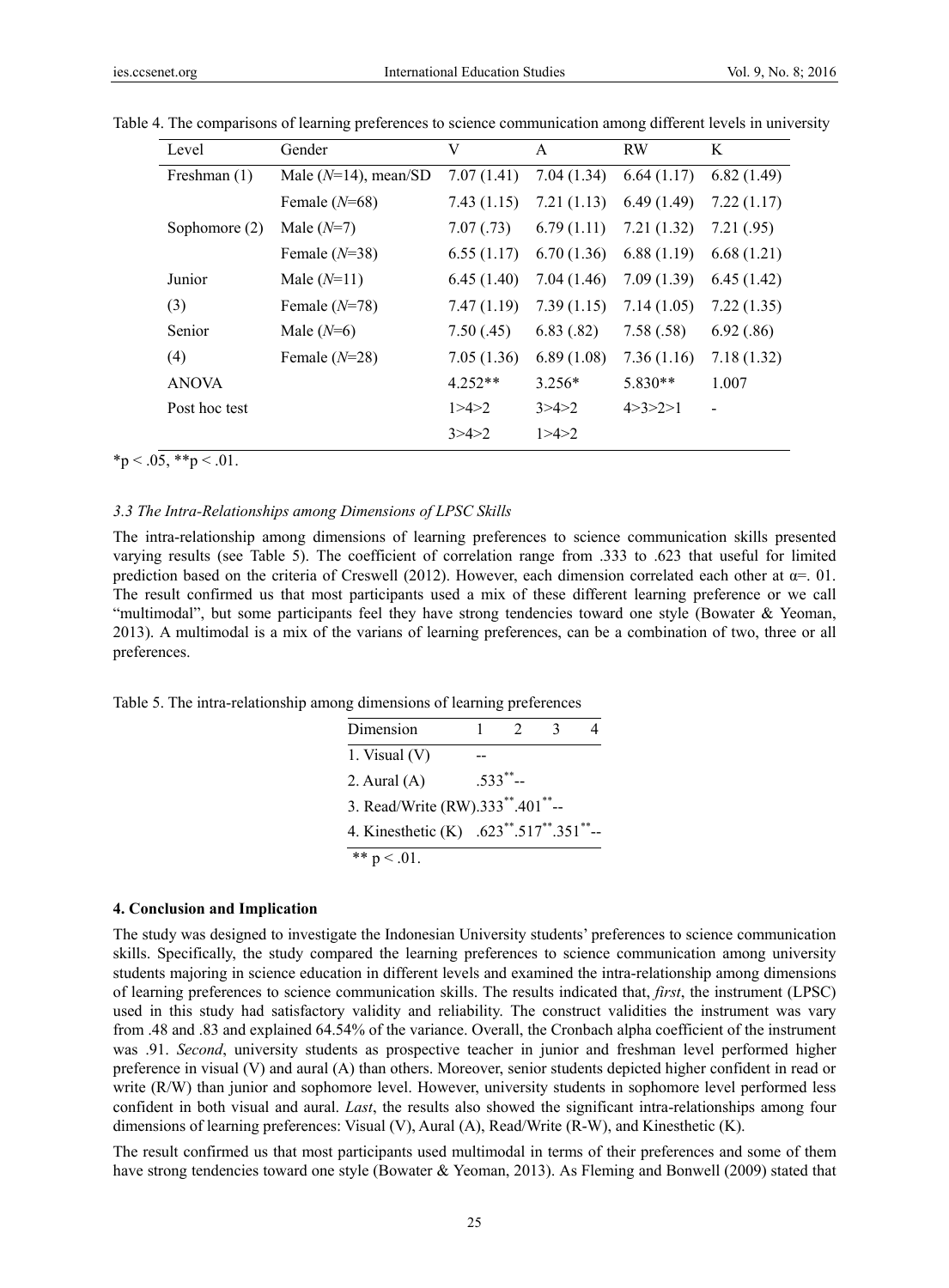learning preferences regarding the science communication categorized into five dimensions: "four above" plus Multimodal (M). Therefore, for further research, this dimension should be included in the exploration. In addition, it is important to notice that the distribution of participant in each level should be balanced. Impartial distribution of prospective teacher (participant) at every level will provide a higher level of accuracy in describing the learning preference. However, it is difficult for conducting this idea in this study because of the nature (the characteristics) of data which indicated that prospective science teacher in Indonesia is dominated by female in population.

This result gives implication to pre-service teachers (PSTs) in science education programs in Indonesia for promoting science communication in school to their curriculum. The PSTs' sole responsibility is preparing to teach science to their students from Grades 7 to 9 after graduating from the faculty. They also can build the constructivist approaches to teaching and learning which have transformed some classrooms by implementing several skills from each dimension contained in this study. Therefore, the implications delineated contribute to the improvement of science teacher education program in Indonesia.

#### **Acknowledgments**

I wish to thank Directorate of Higher Education, Ministry of Research, Technology, and Higher Education Indonesia for supporting the funding. Secondly, I would like to thank all anonymous participants' students in Indonesia that involved as volunteers in this research.

#### **References**

- Bell, B., Koch, J., & Green, B. (2014). Assessing Learning Styles of Pharmacy Students Using the VARK Questionnaire. *Proceeding at Undergraduate Research Conference*, April 11, 2014.
- Bowater, L., & Yeoman, K. (2013). *Science Communication: A Practical Guide for Scientist*. Oxford: Wiley-Blackwell.
- Brace, N., Kemp, R., & Snelgar, R. (2006). *SPSS for Psychologists* (3rd ed.). New York: Palgrave MacMillan.
- Brainyquote. (2015). *Albert Einstein Quotes*. Retrieved August 1, 2015 from http://www.brainyquote.com/quotes /quotes/a/alberteins383803.html
- Bucchi, M. (2008). Of deficits, deviations and dialogues: Theories of public communication of science. In Bucchi, & Trench (Eds.), *Handbook of Public Communication of Science and Technology*. London and New York: Routledge.
- Cheng, M. M. W., Wong, K. L., Lee, A. M. S., & Mok, I. A. C. (2013). Quantitative Literacy in Science Communication. In J. K. Gilbert, & S. Stocklmayer (Eds.), *Communication and Engagement with Science and Technology: Issues and Dilemmas* (pp. 110-129). New York: Routledge.
- Creswell, J. W. (2012). *Educational Research: Planning, Conducting, and Evaluating Quantitative and Qualitative Research* (4th ed.). Boston, MA: Pearson.
- Dirjen Dikti. (2012). *Revisi Panduan Program Studi S1 Pendidikan IPA (Sains)*. Jakarta: Dirjen Dikti.
- Fleming, N., & Bonwell, C. (2009). *How do I Learn Best? A Students' Guide to Improved Learning*. Retrieved April 4, 2012 from http://www.vark-learn.com/english/index.asp
- Ganesh, A. (2014). Alignment of Teaching Style to Learning Preferences: Impact on Student Learning. *Training & Development Journal, 5*(2), 119-131. http://dx.doi.org/10.5958/2231-069X.2014.00786.0
- Gilbert, J. K. (2013). Helping Learning in Science Communication. In J. K. Gilbert, & S. Stocklmayer (Eds.), *Communication and Engagement with Science and Technology: Issues and Dilemmas* (pp. 165-179). New York: Routledge.
- Gross, A. G. (1994). The roles of rhetoric in the public understanding of science. *Public Understanding of Science, 3*(1), 3‐23. http://dx.doi.org/10.1088/0963-6625/3/1/001
- Jenkins, E. (2007). School Science: a questionable construct? *Journal of Curriculum Studies, 39*(3), 265-282. http://dx.doi.org/10.1080/00220270701245295
- Klement, M. (2014). How do my students study? An analysis of students' of educational disciplines favourite learning styles according to VARK classification. *Procedia-Social and Behavioural Sciences, 132*, 384-390. http://dx.doi.org/10.1016/j.sbspro.2014.04.326
- McCallie, E., Bell, L., Lohwater, T., Falk, J. H., Lehr, J. L., Lewenstein, B. V., ... Wiehe, B. (2009). *Many experts, many audiences: Public engagement with science and information science education*. Washington: Centre